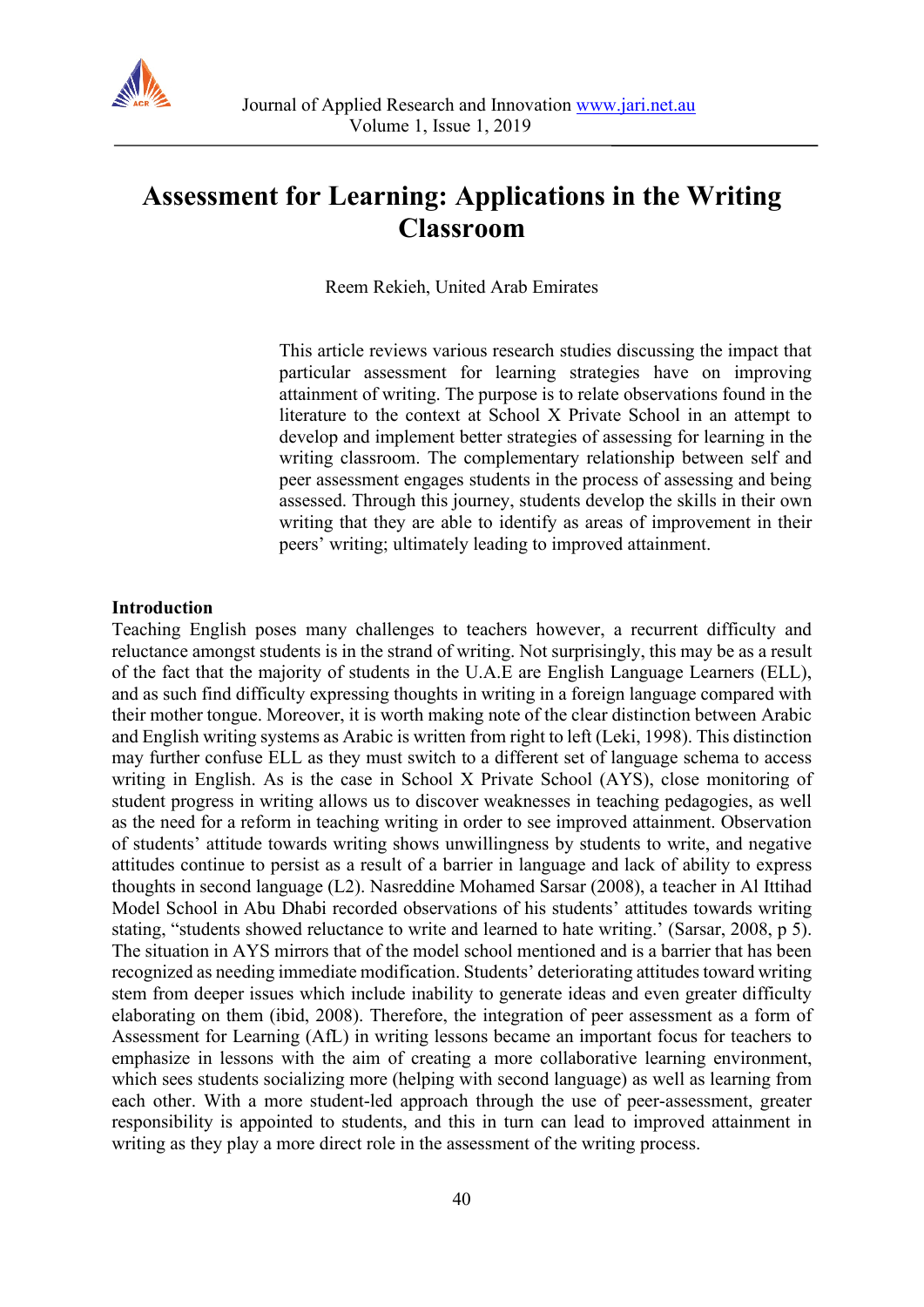

# **Delving Deeper into the Field…**

Over the years, research has focused on the impact that assessment has had on improving attainment of students in the field of writing (Sadler 1998 & Rollinson 2005). Synthesizing a number of studies in this field has helped develop an understanding of the nature of assessment for learning and has helped form our planning moving forward. Guiding this project are some key discussion areas that links research in the field of assessment to the context at AYS.

# **Peer Assessment as a Form of AfL**

Formative assessment has created a reform in the social constructs of classrooms as greater responsibility is awarded to students in their learning journeys. Black and Wiliam (1998) posit that based on bodies of firm evidence 'formative assessment is an essential component of classroom work and that its development can raise standards of achievement.' (Black and Wiliam, 1998, p 90). Applying peer assessment as a form of AfL in the writing classroom may be one way to improve standards of writing for ELL students. Hawe and Parr (2013) depict AfL as a collaborative working environment where students interact with teachers and peers which include seeking, reflecting and responding to information from dialogue. Students would greatly benefit from opportunities to engage socially as White, Morgan and Fuisting (2014) and Black and Wiliam (1998) agree that 'the use of peer review in EFL classrooms has the potential to offer affective, cognitive, and linguistic benefits for learners.' (White et al., 2014, p 21). Aside from benefiting students linguistically, they are offered greater opportunities to take control of their learning, shifting from dependent learners to more independent, autonomous and self-regulating learners.

# **Peer Assessment in the UAE Context**

There is wide base of research that shows effective use of peer assessment helps establish an encouraging learning environment. Perhaps this heightened role of responsibility awarded to students along with a shift from traditional assessment processes, may improve students' negative perceptions towards writing. As Sarsar (2008) clearly states, 'English teachers who teach in UAE model schools know perfectly well that the sweeping majority of their students have poor or no writing skills.' (Sarsar, 2008, p 1). Sarsar relates well to the majority of teachers who struggle to instill an enjoyment for writing in students. Focus is usually on performance outcomes (grammar and handwriting) rather than on meaningful content (addressing an audience) (Sarsar, 2008). This may mean that teachers in the UAE are under more pressure as a result of varying academic and second language ability. However, one must understand the benefits of peer assessment as an additional tool for learning, and one that makes students stakeholders in their learning journey. As Harm Tillema (2014) posits, 'Another important reason for looking at peer assessment as a supportive tool for learning is its positive effect on motivation and engagement in learning of other students, and its encouragement of each individual student to actively take part in the evaluation of their learning process.' (Tillema, 2014, p 41). If teachers are looking for increased attainment in writing, less thought needs to be put on the outcome and more focus on the process along with the well-being of the student. Arguably, if students 'hate' writing, it could be as a result of an undesirable experience.

Deakin-Crick, Sebba, Yu, Lawson, Harlen and Durant (2008) mention the three ways that self and peer assessment impact on students which include: attainment, self-esteem and learning to learn. For the purpose of this review, mention of attainment and self-esteem are of importance when explaining the impact that peer assessment has on writing attainment, as again, self-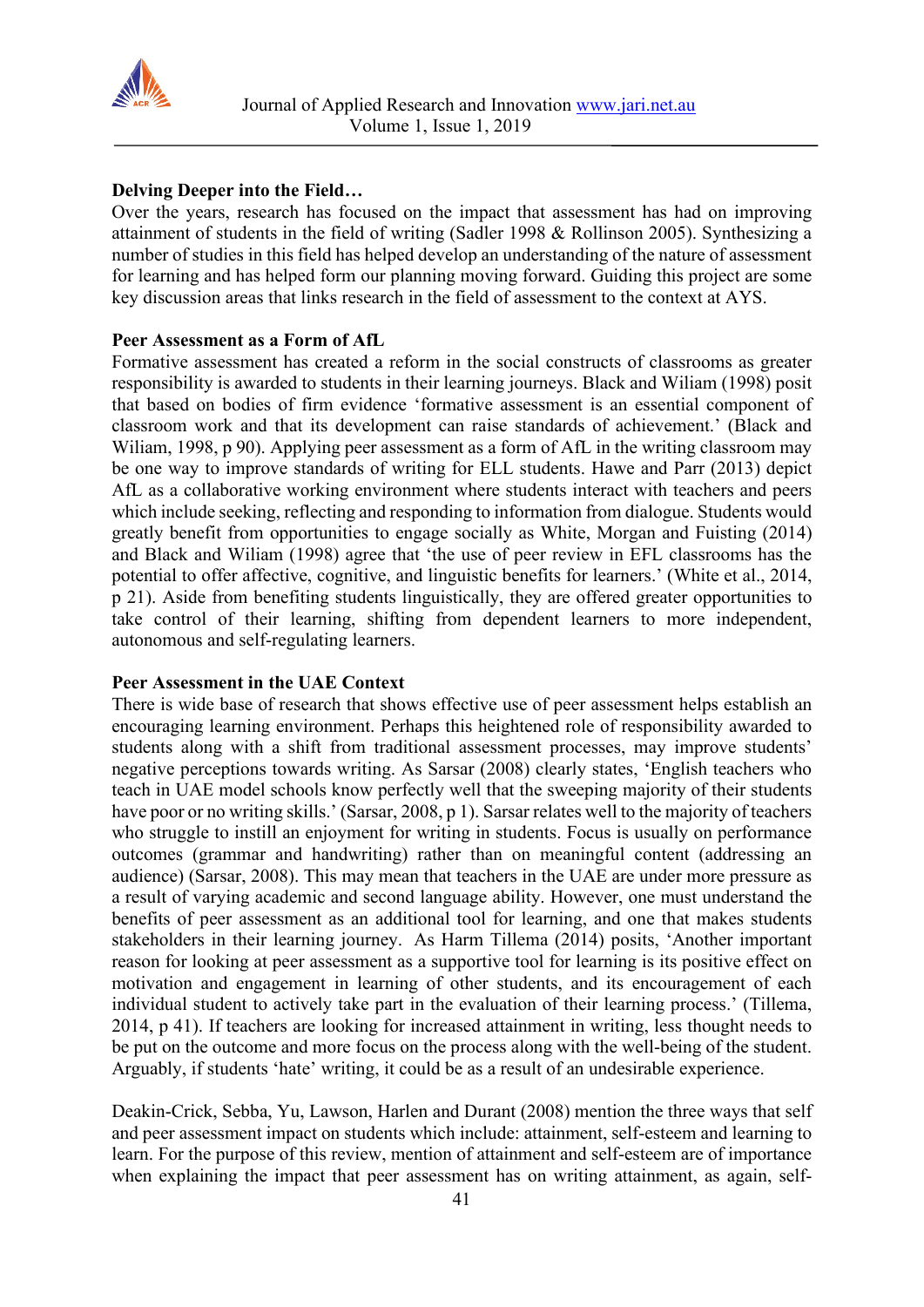

esteem and attainment in writing are complementary. Involving students in the creation of shared success criteria, and the process of identifying specific learning intentions opens up an array of responsibility for learning that can enhance students' confidence in their ability to write, hence leading to improved results.

## **Importance of Feedback and Revision**

Central to assessment is the impact that feedback has on students' revision of their work. Traditionally, students have 'more or less relied on their teachers to tell them how to effect improvement,' (Sadler, 1989, p 138) which according to various studies, has not yielded improvement in writing because of quality of feedback as well as time constraints in providing adequate time for revision. This has been mirrored in a study by Ruegg (2014) that compares the effects of teacher and peer feedback on improvement in English as Foreign Language (EFL) students' writing ability. The results of the study found that students receiving peer feedback achieved higher scores on their final drafts as opposed to students who only received teacher feedback. Learners were separated into two groups: one group receiving systematic teacher feedback, while the other group only gave and received systematic peer feedback on a set of essays for one year. Results demonstrated that teachers' feedback focused on more surface level revisions, whereas peer feedback focused on more meaning-level revisions (Ruegg, 2014) which is in agreement with Rollinson (2005) who found 'that teacher feedback was rather general, whereas student responses were more specific.' (Rollinson, 2005, p 24). In comparison, results from Abadikhah and Yasami's (2014) study indicated that students took into consideration teacher feedback more than peer feedback when making revisions to their writing; however they understood feedback received by peers more than teachers. The implementation of Vocabulary, Connectives, Openers and Punctuation (VCOP) as mini plenaries and embedded drills in writing lessons in AYS, resulted in improvements in students' writing accuracy (referring to correct grammar, punctuation and vocabulary). Students' feedback (using 2 stars and a wish) mainly revolved around surface level errors/successes rather than on feedback relating to content/meaning, which contradicts previously mentioned studies by Ruegg and Rollinson. Feedback which focuses on the general rather than the specific may be the reason why students in AYS made little or no progress in writing as focus is on correction of grammar errors rather than on organization of ideas and sentence fluency (not surprising as lack of English language is the main reason). Provisions in teaching students to qualitatively peer assess need to be adapted in order to yield better quality of writing, as well as providing multiple opportunities for students to revise their drafts based on feedback received. Interestingly, students 'demonstrate higher levels of satisfaction with qualitative commentary and feedback, and prefer feedback on specifics rather than on general remarks.' (Tillema, 2014, p 45). As a result, 'this could be seen as a suggestion for teachers to shift the focus of their feedback away from errors and towards ideas.' (Ruegg, 2014, p 75). Linking to the context of teachers in AYS, focusing on surface level revisions may be the simplest form of feedback as it is the easiest to observe, and is primarily what is taught with the use of VCOP. With pressure to cover curriculum content, teachers may not have adequate time to deliver meaning-level (content specific feedback) to each and every pupil, hence the reason why attainment of writing remains stagnant. Therefore, teaching staff that are knowledgeable in providing meaningful feedback are able to relay this skill to students in order to enhance the benefits of the peer assessment process. As a result, students' increased role in providing useful feedback may yield improvements in attainment of writing that teachers' assessment alone may not be able to achieve.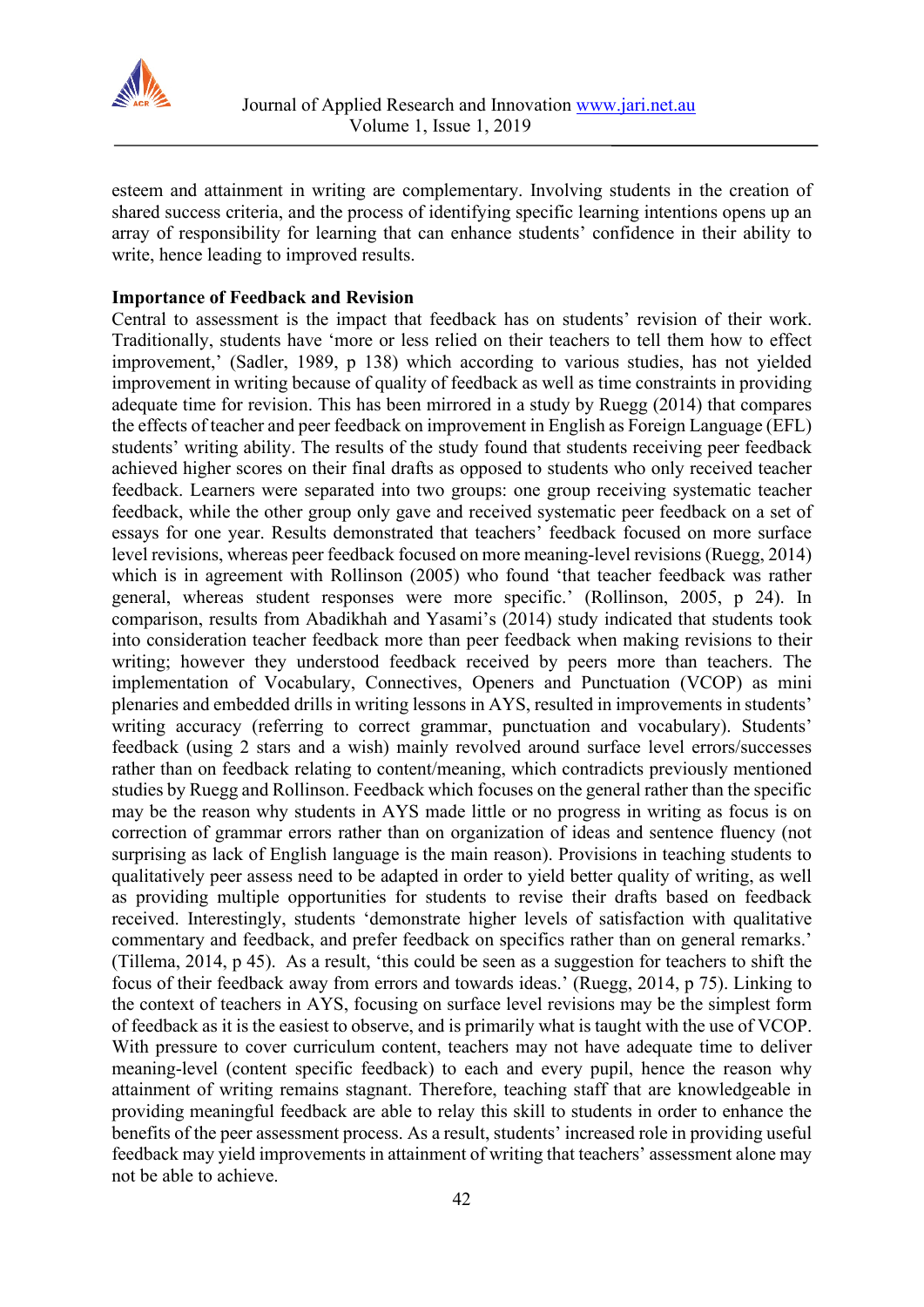

## **Training and a Collaborative Classroom Environment**

When observing the process of writing through the use of peer assessment, the term 'complementary' describes many important associations. Peer feedback does not eliminate or neglect the importance of teacher feedback; as one may not be able to provide feedback to peers without proper training by the teacher. As Villamil and Guerrero (1998) clearly state, 'We do not see peer feedback and teacher feedback as being in competition; rather, we see them as complementary forms of assistance in the writing classroom.' (Villamil and Guerrero, 1998, p 508). Therefore, speaking on the premise of a collaborative classroom environment where students, peers and teachers work collectively to reach a common goal, various avenues of assessment are seen as equal to arriving at a set goal, rather than one form taking precedence over another. Deakin-Crick et al. (2008) go on to explain the complementary relationship between self and peer assessment as well as the importance of training students in selfassessment to help become successful peer assessors, and to yield results of improved writing attainment. "Seven studies identified the crucial need for students to receive some training in self-assessment and to understand the terms and concepts which they are expected to use to assess themselves. While this has implications for building self and peer assessment into the national policies, it also suggests the need to build these processes into day-to-day activities in classrooms." (Deakin-Crick et al., 2008, p 3). Although there is immense pressure for teachers to adhere to strenuous curriculum demands, one must keep in mind the importance of the goal, and the means to reach it.

Therefore, training students becomes the main objective to achieving results of improved attainment in writing, regardless of lack of time. 'Teachers could ensure effective peer engagement in editing by modeling peer interaction to their students early on in the semester…' (Diab, 2011, p 286). Correct modeling of assessment strategies as well as the use of helpful sentence frames for students to assess their peers, helps to provide students with the support to encourage them to become critical assessors.

Moreover, students peer assess each others' work using the strategy, '2 stars and a wish'. Two stars indicating two things that students have done well (which helps transform negative perceptions towards writing), and the wish stating areas for improvement. This strategy of peer editing and revising takes considerable time to train students; however benefits include becoming better peer assessors and critical self editors. In Diab's (2011) study, results conveyed the benefits of complementary forms of editing (self and peer) by stating the following: 'Both training in peer-editing and training in self-editing help students revise their writing because the two techniques involved the practice of cognitive and meta-cognitive strategies that have been noted to bring writing development.' (Diab, 2011, 286). As such, it is clear that the process of self and peer-editing plays a significant role in the revision of students' writing, therefore leading to improved writing compositions. Conversely, what may need reevaluation in AYS is the amount of time allotted to students to revise their compositions based on the feedback provided. Linking back to the results of Diab's study, 'of the revisions which writers made in response to peer feedback, 92% improved the writers' second drafts' (Diab, 2011, 283) which closely mirrors the results of Peterson and Portier's study where 'Grade 1 class students took advantage of the opportunity to learn through revising as they revised 90% of teacher and peer feedback.' (Peterson & Portier, 2012, p 255) Therefore,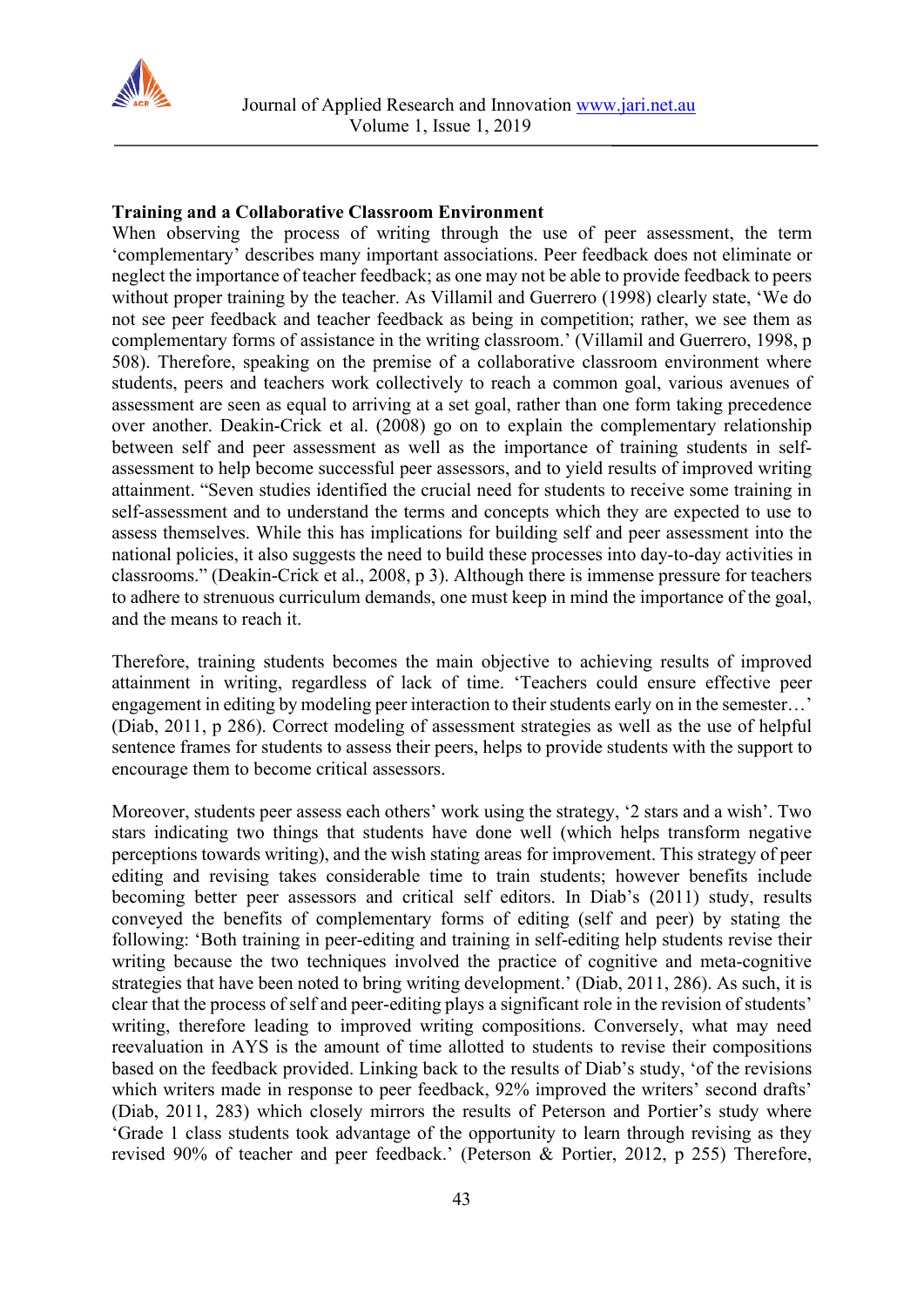

offering students ample opportunities to revise drafts after receiving feedback is critical if students are going to improve written compositions and hence, improve attainment of writing.

#### **Advantages of Peer Assessment**

In a study completed by Abadikhah and Yasami, comparing the effects of peer vs. self editing on writing accuracy of Iranian EFL students, it was found that:

"Training in both peer-editing and self-editing assisted students to revise their essays. The analysis of data also showed that there was a statistically significant difference in revised drafts in favour of the peer-editing group. Students who effectively edit their peers' compositions can be better self-editors." (ibid, 2014, p 116)

Therefore, the very act of editing whether that be peer, or self-editing offers avenues for reflecting and evaluating one's own writing or that of a peer's (allowing students to enter each other's zones of proximal development [ZPD]); which ultimately see students utilizing higher order thinking skills according to Bloom's taxonomy and as such can lead to improved attainment of writing. In Peterson and Portier's study on grade one peer and teacher feedback, students developed their writing skills and learned to evaluate their own writing as a result of supplying and receiving peer feedback (Peterson & Portier, 2012, p 238). Consequently, as agreed by Peterson and Portier (2012), Abadikhah and Yasami (2014), Hawe and Parr (2013), Rollinson (2005) as well as Sadler (1998); 'the reason that learning to edit others' writings improves one's own writing accuracy may be due to the fact that students learn from these kinds of activities to critically self-evaluate their own writings.' (Rollinson, 2005, p 24). The social interactions will not only allow students to improve their writing, but also their language acquisition as indirectly through shared dialogue, students are entering and exiting different learning spheres which allow students to learn from each other, and therefore improve their writing as a result of peer collaboration.

The use of peer assessment strategies in writing classrooms ties into various theories which include Vygotsky's social constructivist theory and collaborative learning theory. According to Vygotsky, 'knowledge is social in nature and is constructed through a process of collaboration, interaction and communication in social settings.' (Abadikhah & Yasami, 2014, p 114). Central to this notion is the importance of social dialogue and interactions between teachers and students. It is through these very interactions that student's progress through different ZPD's, pushing forward and leading to higher level thinking.

#### **Issues with Peer Assessment**

As positive as peer assessment may seem in practice, many students' perceptions about having peers assess their work is negative highlighting 'students' discomfort with peer assessment and their reservations about its fairness and accuracy.' (Kaufman & Shunn, 2010, p 2). Linking back to the classroom, the majority of students being taught are ELL, creating further apprehension to peer assess as well as receive peer feedback given lack of confidence in L2. Here, one may see the importance of proper training as well as 'creating a classroom environment of openness to giving and receiving feedback' (Peterson & Portier, 2012, p 255) as critical in ensuring students reap the benefits of assessing and being assessed. The importance of proper professional development opportunities as well as suitable training in the implementation of peer assessment in the writing classroom is vital. 'Creating a learning environment where students felt comfortable in making errors and receiving suggestions to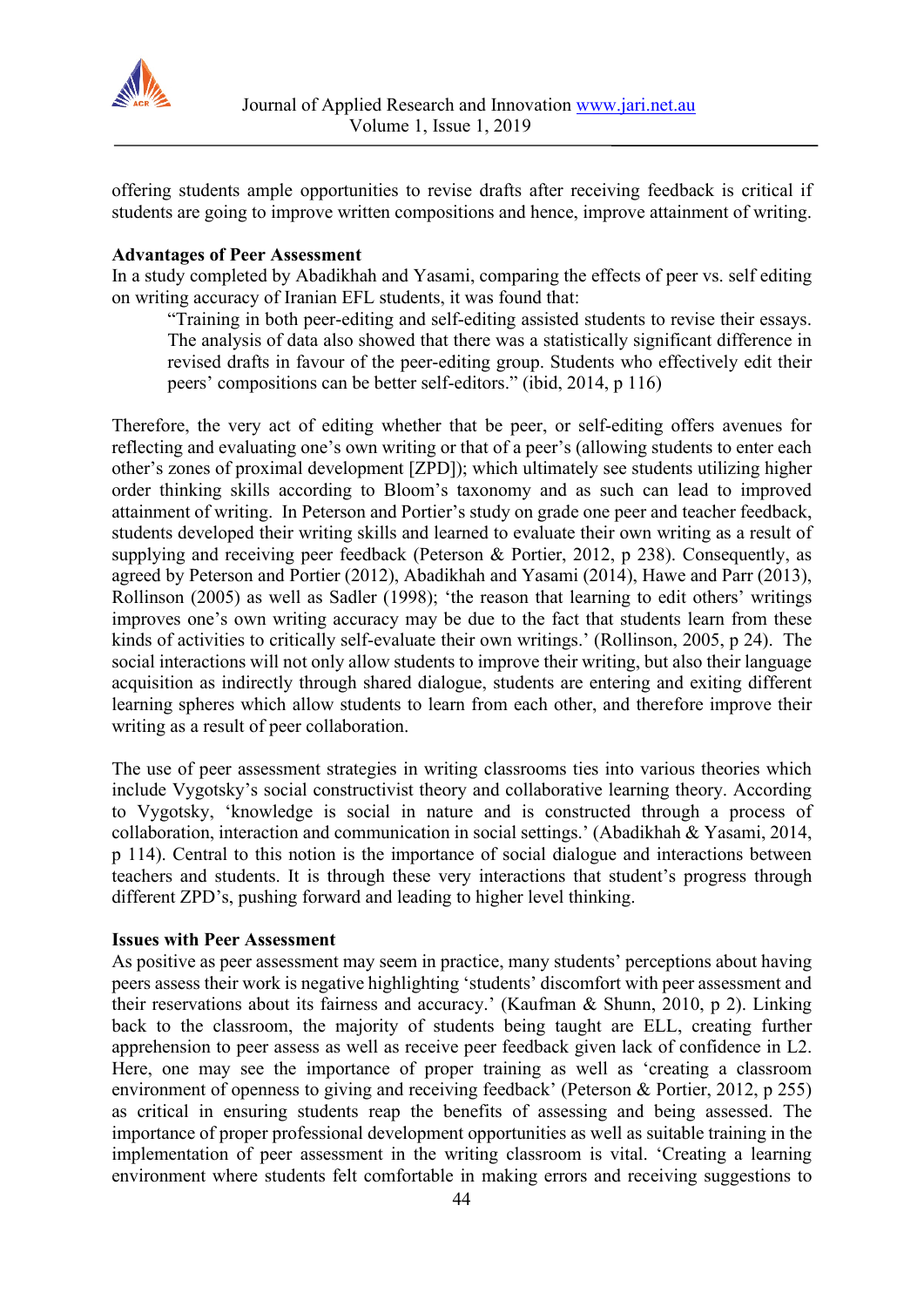

correct them,' (Peterson & Portier, 2012, p 247) should be the ultimate aim for all teachers by establishing a shared learning environment that offers students accountability in the assessment process. As a teacher from AYS describes, 'the writing improves due to the feedback from peers; the feedback given by students of similar abilities can improve their writing.' (Teacher A, AYS, 2015).

Shifting back to negative perception of students on peer assessment, Kaufman and Schunn (2010) observed that feedback from multiple peers yielded improvements in writing regardless of students' negative opinions on peer assessment. Therefore, the devotion of more time to teaching proper strategies of peer assessment, as well as having students engage rather frequently with this form of assessment, may impact students' perceptions, as is the example of Simone who thinks negatively of the process. (Kaufman and Schunn, 2010). "When speaking about reviewing the work of her peers, Simone noted that the review process 'actually helped me figure out how I wanted to make my paper better…for example, there was one paper that didn't define a certain word that they needed to define. It was like, the stronghold of their paper, and I realized, I didn't do that either. Oh my goodness, I'm probably going to get the same review that I'm giving out.'" (Kaufman and Shunn, 2010, p 16). Simone's case clearly outlines how the ability to peer-assess feeds into one's tendency to self-assess their own writing as both types of assessment are complementary and feed into the main aim of AfL which is to create autonomous, self-regulating learners; regardless of negative feelings towards the process.

Another issue is whether teachers are ready to pass on assessment responsibility to students. As Sadler (1989) states, 'Assessment is regarded as strictly the teacher's prerogative: it sets them apart from their students and to some extent from parents and the rest of society.' (Sadler, 1989, p 141). Therefore, one can understand the reluctance or lack of implementation of peer assessment strategies within modern day classes. Of great importance is creating a contagious learning atmosphere; one where students, peers and teachers can all learn from each other, share with each other as well as assume relative accountability for the learning process in its entirety.

#### **Conclusion**

Having analyzed various studies, benefits that arise from students engaging in the peer assessment process are numerous and do not just provide positive written outcomes. The impact stretches beyond improved levels, helping to create more autonomous learners who are able to provide feedback, reflect on feedback and to share knowledge. All of which are important skills to help sustain learners in the 21<sup>st</sup> century.

Hawe and Parr (2013), Villamil and Guerrero (1998) and Peterson and Portier (2012) all agree that improved attainment in writing does result from opportunities for students to take part in the assessment process through assessing writing of peers.

"While valuable in helping writers make improvements to their work, peer feedback also helps student-assessors clarify their own understandings and build their evaluative knowledge and productive expertise as they are exposed to the ways in which others have approached the same or a similar task. Engaging in peer feedback has the capacity to lead to intelligent self-monitoring. Students have reported that having opportunities to develop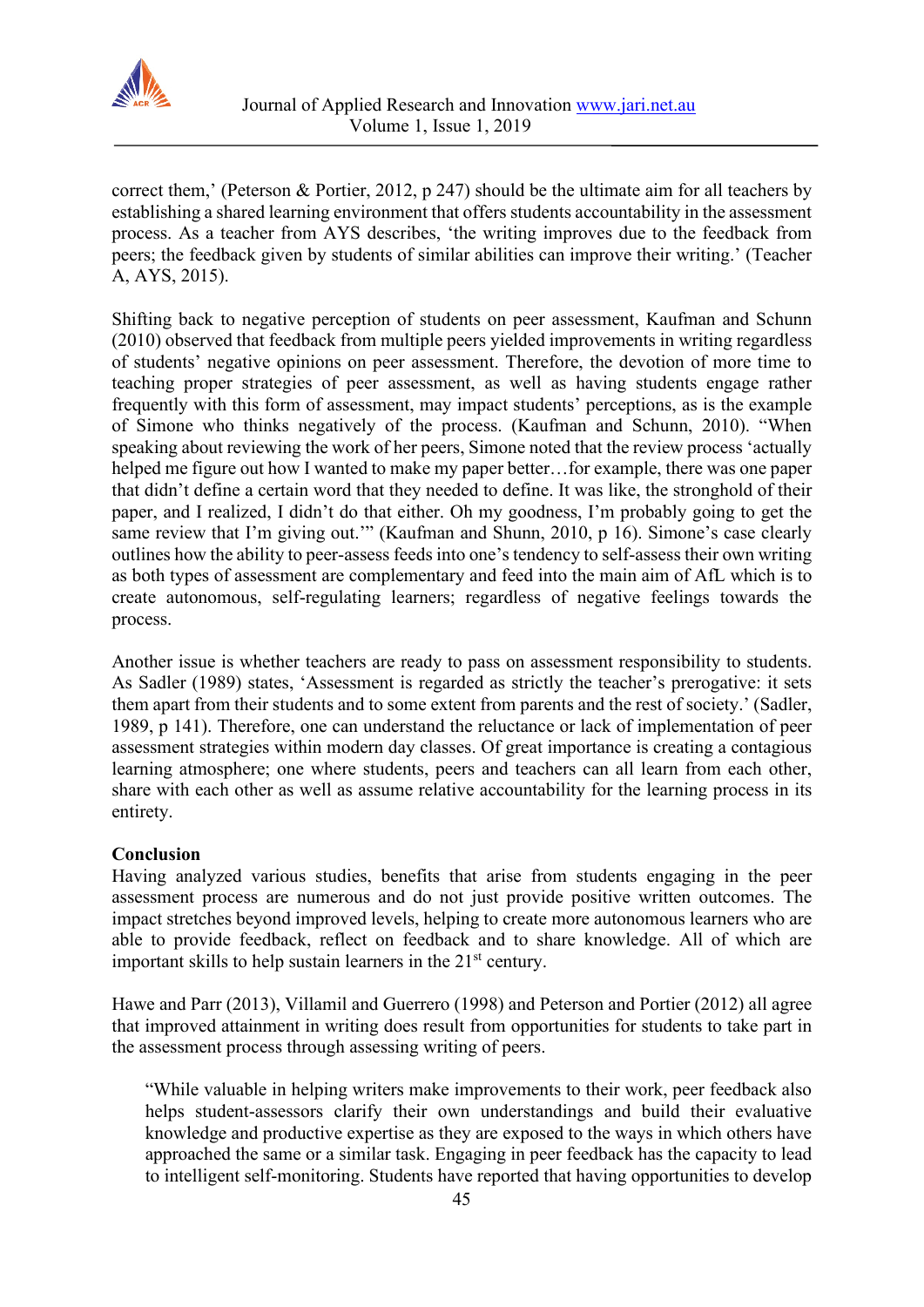

self-monitoring skills has enhanced their ability to revise and improve their writing." (Hawe and Parr, 2013, p 217).

Therefore, having analyzed various studies and related them to the context at AYS, it has been observed that peer assessment, as a form of AfL, has an impact on writing which facilitates students in improving attainment of writing, and more importantly, encourages students to become autonomous, self-regulated learners. This relates well to AYS's vision as an inspirational, leading-edge, international school. After all, one does not realize their potential until given the opportunity to do so; perhaps this added responsibility is just what students need to recognize that there is no limit to their abilities.

#### **References**

Abadikhah, S, & Yasami, F 2014, 'Comparison of the Effects of Peer- versus Self-editing on Linguistic Accuracy of Iranian EFL Students', 3L: Southeast Asian Journal Of English Language Studies, Volume 20, Issue 3, pp. 113- 124.

Black, P, & Wiliam, D 2010, 'Inside the black box: Raising standards through classroom assessment', Phi Delta Kappan, Volume 92, Issue 1, p. 81-90, London: Kings College

Deakin-Crick R, Sebba J, Harlen W, Guoxing Y, Lawson H. (2005) Systematic review of research evidence of the impact on students of self and peer-assessment. Protocol. In: Research Evidence in Education Library: EEPI-Centre, Social Science Research Unit, Institute of Education, University of London

Diab, NM 2011, 'Assessing the relationship between different types of student feedback and the quality of revised writing', Assessing Writing, 16, pp. 274-292.

Education in Abu Dhabi. 2015. Education in Abu Dhabi. [online] Available at: <https://www.adec.ac.ae/en/Education/Pages/default.aspx> . [Accessed 01 August 2015]

Hawe, E, & Parr, J 2014, 'Assessment for Learning in the Writing Classroom: An Incomplete Realisation', Curriculum Journal, Volume 25,Issue 2, pp. 210-237.

Kaufman, J, & Schunn, C 2011, 'Students' perceptions about peer assessment for writing: their origin and impact on revision work', Instructional Science, Volume 39,Issue 3, pp. 387-406.

Leki, Ilona. 1998. 'Academic Writing: Exploring Processes and Strategies', Cambridge University Press, London.

Peterson, S, & Portier, C 2014, 'Grade One Peer and Teacher Feedback on Student Writing', Education 3-13, Volume 42, Issue 3, pp. 237-257.

Rollinson, P 2005, 'Using Peer Feedback in the ESL Writing Class', ELT Journal, Volume 59, Issue 1, pp. 23-30.

Ruegg, R 2015, 'The relative effects of peer and teacher feedback on improvement in EFL students' writing ability', Linguistics And Education, 29, pp. 73-82.

Sadler, D, & D. Royce, S 1989, 'Formative assessment and the design of instructional systems', Instructional Science, Volume 18, Issue 2, pp. 119-144.

Sadler, D, & D. Royce, S 1998, 'Formative assessment: revisiting the territory', Assessment In Education: Principles, Policy & Practice, Volume 5, Issue 1, pp. 77-84.

Sarsar, NM 2008, 'Intervention Learning Plan to Address the Issue of Poor Writing Skills among Students of Al Ittihad Model School', Online Submission, ERIC, EBSCOhost, viewed 7 August 2015

Teacher A (2015). School X Private School. Private Correspondence